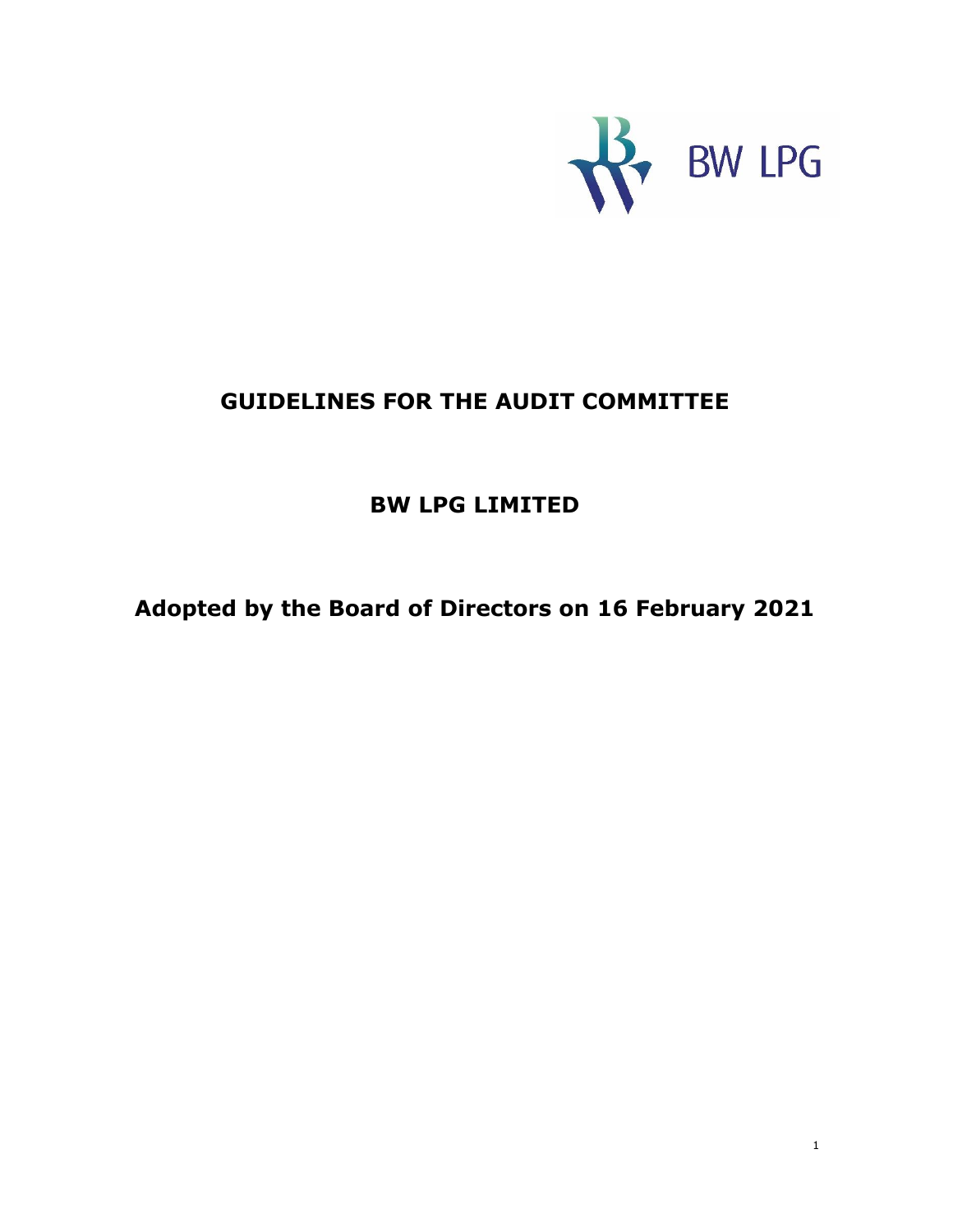#### **1 PURPOSE**

These guidelines for the audit committee (the "**Audit Committee**") of the board of directors of BW LPG Limited (the "**Company**") shall apply to the Company and its subsidiaries (collectively, the "**Group**"). These guidelines establish the authorities, rights and obligations of the Audit Committee. These guidelines shall not modify or amend the authorities, rights and obligations of the board of directors of the Company (the "**Board of Directors**") pursuant to the Bermuda Companies Act 1981, as amended (the "**Bermuda Companies Act**") or the bye-laws of the Company (the "**Bye-laws**"), and, for the avoidance of doubt, in the event of a conflict or inconsistency between these guidelines and the Bermuda Companies Act or the Bye-laws, the Bermuda Companies Act or the Bye-laws, as the case may be, shall prevail.

# **2 COMPOSITION**

The Audit Committee shall consist of at least two members of the Board of Directors, and the Audit Committee members shall be appointed to the committee by the Board of Directors. The entire Board of Directors shall not act as the Audit Committee.

Members of the Board of Directors who are also a part of the Company's executive management may not serve on the Audit Committee.

A majority of the members of the Audit Committee shall be independent of the Company and the Group. At least one of the independent members of the Audit Committee shall have competence in accounting or auditing. The Audit Committee members as a whole shall have competence relevant to the sectors in which the Company is operating.

The Board of Directors shall appoint one member of the Audit Committee as chairperson of the Audit Committee. The chairperson shall be independent of the executive management of the Company.

#### **3 GENERAL FUNCTIONS, AUTHORITY AND ROLE**

The Audit Committee has been appointed by the Board of Directors to assist the Board of Directors in fulfilling its responsibilities concerning the Company and the Group in respect of:

- (i) understanding, assessing, and monitoring business risks and financial risks;
- (ii) monitoring annual and interim financial reporting;
- (iii) overseeing internal control, risk management, internal audit and external audit activities;
- (iv) overseeing legal and regulatory compliance;
- (v) overseeing compliance with the Company's governance policies;
- (vi) assessing the performance of the Company's and the Group's internal control
- (vii) assessing and monitoring the Company's Environmental, Social and Governance ("ESG") strategy as set by the Board and initiatives flowing therefrom; and
- (viii) assessing the performance and independence of the external auditor (the "**Auditor**").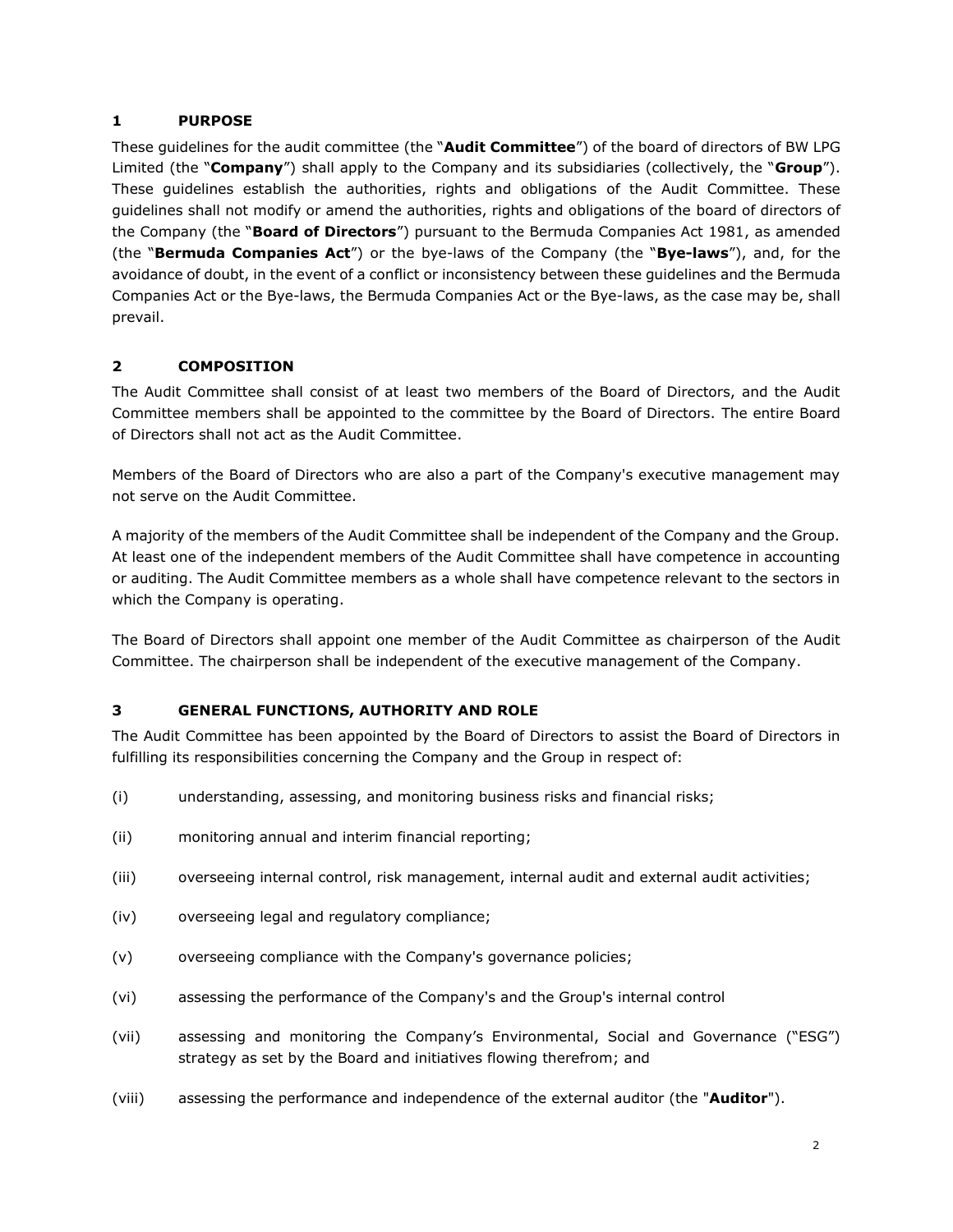In discharging its responsibilities, the Audit Committee shall have full access to all books, records and personnel of the Group, as well as the Auditor. The Audit Committee may also retain independent counsel, accountants or others to advise the Audit Committee or assist in the conduct of its duties.

It shall not be the duty of the Audit Committee to plan or conduct audits or to determine whether the Company's or the Group's financial statements are complete, accurate, or in accordance with IFRS.

# **4 RESPONSIBILITIES**

#### **4.1 Monitoring the financial reporting process**

The Audit Committee's primary responsibilities regarding the financial reporting process include:

- (i) Monitoring the financial reporting process, and preparing the Board of Directors' review of the financial reporting process. The Audit Committee may submit recommendations or proposals to ensure the integrity of the financial reporting process.
- (ii) With due consideration to the Audit Committee's independence, monitoring the effectiveness of the Company's and the Group's internal quality control, risk management systems and internal audit regarding the Company's and the Group's financial reporting.
- (iii) Reviewing the annual financial statements of the Company and the Group and discussing them with the relevant members of the management of the Company before they are presented to the Board of Directors for approval (and subsequently to the Company's shareholders).
- (iv) To the extent the Audit Committee in its sole discretion determines, reviewing the interim financial statements of the Company and the Group and discussing them with the relevant members of the management of the Company before they are presented to the Board of Directors for approval.
- (v) Reviewing and discussing with the relevant members of the management of the Company and the Auditor the financial statements produced by the various companies in the Group, with focus upon accounting and consolidation principles used in the Group.

# **4.2 Monitoring the statutory audit process and informing the Board of directors of the outcome**

The Audit Committee's primary responsibilities regarding the statutory audit process include:

- (i) Monitoring the statutory audit of the Company's and the Group's annual and consolidated financial statement through regular dialogue with the Auditor. In particular, the Audit Committee should take into account any findings by the competent authority (in Norway: Finanstilsynet) regarding article 26 (6) of Regulation (EU) No 537/2014.
- (ii) Reviewing the Auditor's audit report and additional report to the Audit Committee and, where required, discussing the reports with the Auditor including responses from the management related thereto.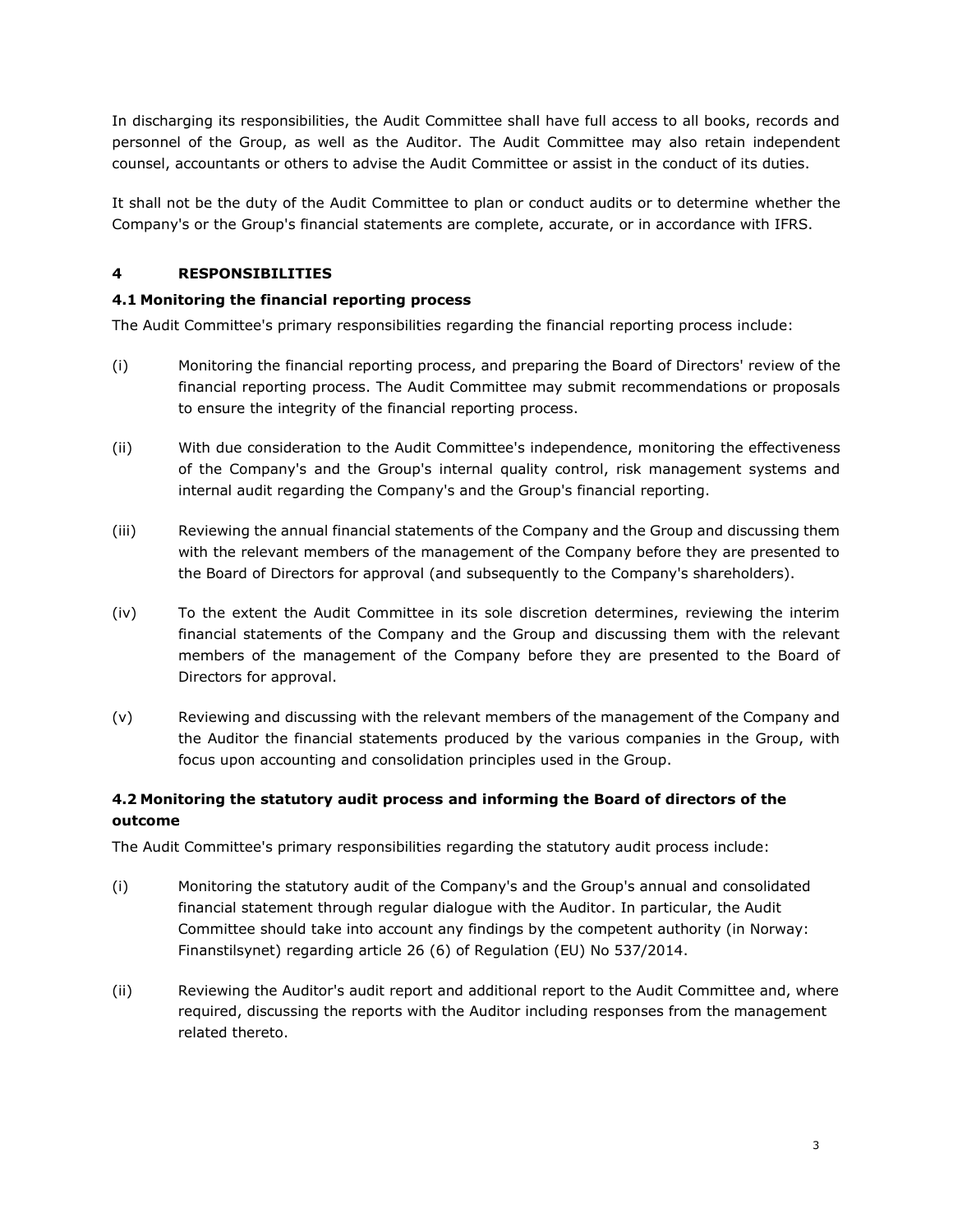(iii) Informing the Board of Directors of the outcome of the statutory audit and explain how the statutory audit contributed to the integrity of financial reporting and what the role of the Audit Committee was in that process.

(iv) Overseeing and assessing the independence of the Auditor and its personnel from the Company and the Group. The Audit Committee shall discuss with the Auditor any threats to such independence and the safeguards being applied by the Auditor to mitigate such threats, and receive annually the Auditor's written confirmation of their independence from the Company and the Group.

(v) Ensure that the Auditor does not provide services that are prohibited under any rules of law relevant to the Company and the Group.

(vi) Approving the provision of permissible non-audit services to be provided by the Auditor after carefully assessing the effects such services may have on the independence of the Auditor, and monitoring the proportionate level of audit and non-audit services fees of the Auditor.

(vii) Providing the Auditor full access to the Audit Committee, with or without the management of the Company present, to report on any and all appropriate matters.

#### **4.3 Make recommendations regarding the Company's appointment of Auditor**

The Audit Committee's primary responsibilities regarding the Company's appointment of Auditor include:

- (i) Being responsible for the procedure for the selection of the Company's Auditor and making a recommendation for the appointment of the Company's Auditor in accordance with and as set out in Regulation (EU) No 537/2014 Article 16.
- (ii) Making recommendations on whether to extend the Company's current Auditor's tenure in accordance with Regulation (EU) No 537/2014 Article 17.

#### **4.4 Other responsibilities of the Audit Committee**

The Audit Committee's other responsibilities include:

- (i) With due consideration to the Audit Committee's independence, discussing with the relevant members of the management of the Company and the Auditor the quality and adequacy of the Company's and the Group's systems for internal control and for managing business, financial and regulatory risks, including computerised information system controls and security. This would also include a review of the Company and the Group's insurance coverage.
- (ii) Discussing with the relevant members of the management of the Company the status of pending litigation, taxation matters and other areas of oversight to the legal and compliance area as may be appropriate related to financial issues.
- (iii) Arranging annually a review of the integrity of the Company's ESG reporting.
- (iv) Arranging annually a review to check that the proper authorisation process has been observed in the Company and the Group.